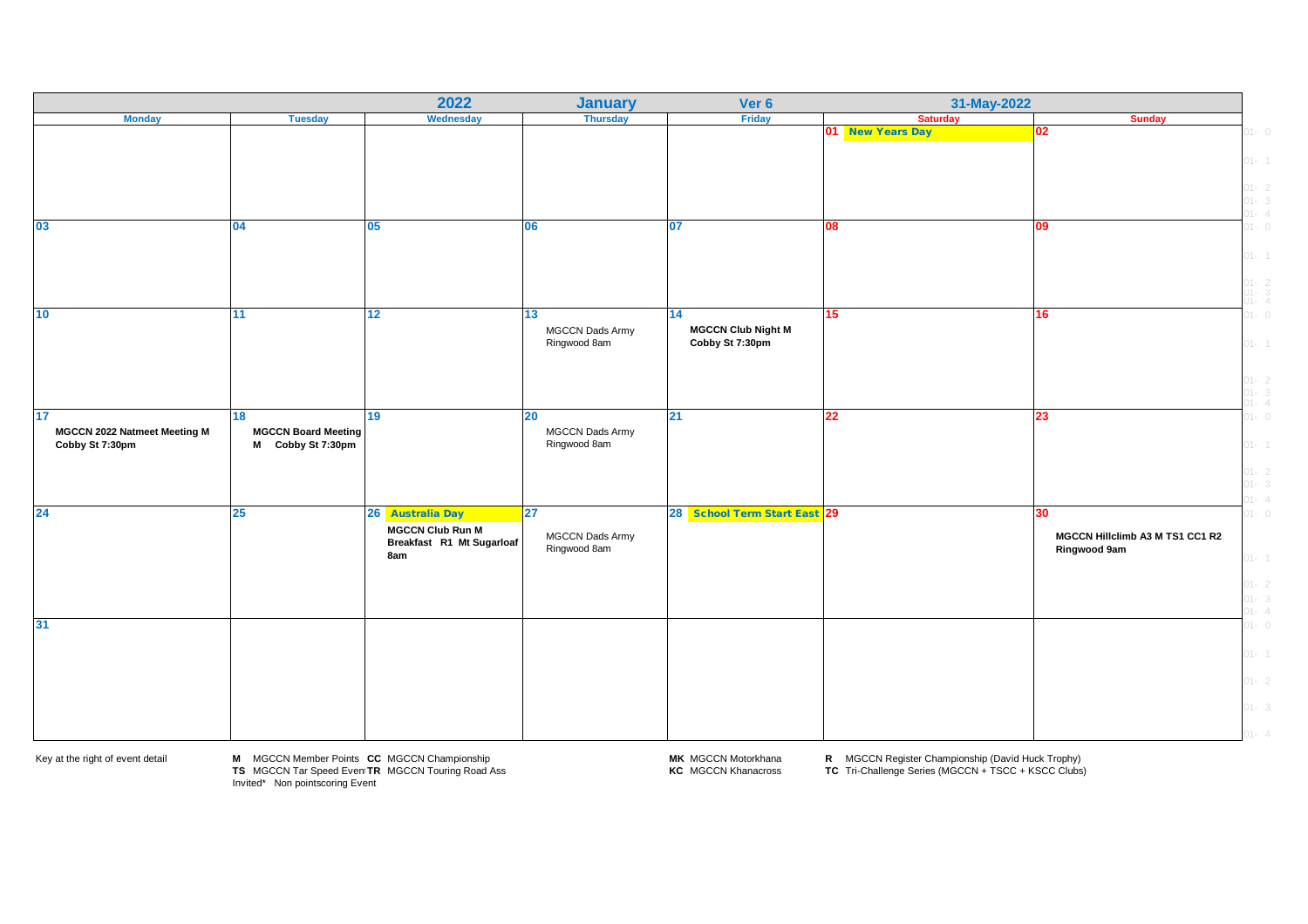|                                                             |                                                          | 2022                                               | <b>February</b>                              | Ver 6                                        | 31-May-2022     |                                                                                   |                      |
|-------------------------------------------------------------|----------------------------------------------------------|----------------------------------------------------|----------------------------------------------|----------------------------------------------|-----------------|-----------------------------------------------------------------------------------|----------------------|
| <b>Monday</b>                                               | <b>Tuesday</b>                                           | Wednesday                                          | <b>Thursday</b>                              | Friday                                       | <b>Saturday</b> | <b>Sunday</b>                                                                     |                      |
|                                                             | 01                                                       | 02 <sub>2</sub>                                    | 03<br><b>MGCCN Dads Army</b><br>Ringwood 8am | 04 School Term Start West 05                 |                 | 06                                                                                | $2 - 0$<br>$02 - 1$  |
|                                                             |                                                          |                                                    |                                              |                                              |                 |                                                                                   | $02 - 2$             |
| 07                                                          | 08                                                       | 09                                                 | 10 <sup>1</sup>                              | 11                                           | 12              | 13                                                                                | $02 - 3$<br>$2 - 4$  |
| MGCCN Mag Assy Cobby St 2pm<br>MGCCN 2022 Natmeet Meeting M |                                                          | <b>MGCCN Motorsport Panel M</b><br>Cobby St 7:30pm | <b>MGCCN Dads Army</b><br>Ringwood 8am       | <b>MGCCN Club Night M</b><br>Cobby St 7:30pm |                 | <b>WAC State Motorkhana Dirt Rnd1 &amp;</b><br>MGCCN MK1 CC2 Awaba 10am           |                      |
| Cobby St 7:30pm                                             |                                                          |                                                    |                                              |                                              |                 | MX5 NSW State S'sprint Rnd 1                                                      | $02 - 2$             |
|                                                             |                                                          |                                                    |                                              |                                              |                 | Wakefield 9am                                                                     |                      |
| 14                                                          | 15<br><b>MGCCN Board Meeting</b><br>Cobby St 7:30pm<br>М | 16 <sup>°</sup>                                    | 17<br><b>MGCCN Dads Army</b><br>Ringwood 8am | 18                                           | 19              | 20<br><b>WAC State Khanacross Dirt Rnd 1 &amp;</b><br>MGCCN KC1 Awaba 10am        | $2 - 0$<br>$2 -$     |
|                                                             |                                                          |                                                    |                                              |                                              |                 |                                                                                   | $02 - 2$<br>$2 - 3$  |
|                                                             |                                                          |                                                    |                                              |                                              |                 |                                                                                   |                      |
| 21<br>MGCCN 2022 Natmeet Meeting M<br>Cobby St 7:30pm       | 22                                                       | 23                                                 | 24<br>MGCCN Dads Army<br>Ringwood 8am        | 25                                           | 26              | 27<br><b>MGCCN Twin Rivers Revival Hillclimb</b><br>& Come and Try M Ringwood 9am |                      |
|                                                             |                                                          |                                                    |                                              |                                              |                 |                                                                                   | $02 - 2$<br>$2 - 3$  |
| 28                                                          |                                                          |                                                    |                                              |                                              |                 |                                                                                   | $2 - 4$<br>$02 - 0$  |
|                                                             |                                                          |                                                    |                                              |                                              |                 |                                                                                   | $02 - 1$<br>$02 - 2$ |
|                                                             |                                                          |                                                    |                                              |                                              |                 |                                                                                   | $02 - 3$             |
|                                                             |                                                          |                                                    |                                              |                                              |                 |                                                                                   |                      |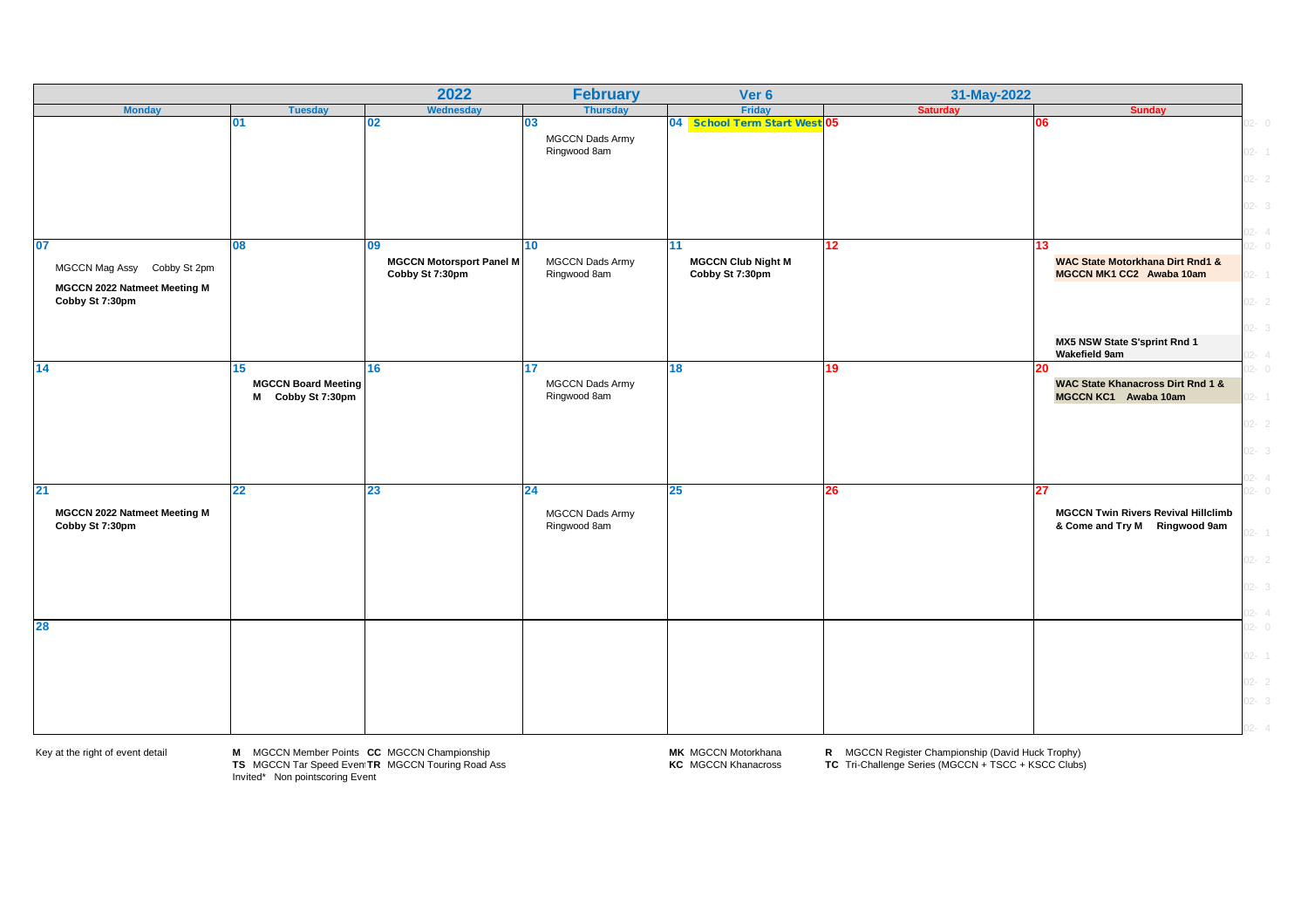|                                                 |                                                       | 2022            | <b>March</b>                                               | Ver 6                                                                           | 31-May-2022                                                                                                                |                                                                                                             |
|-------------------------------------------------|-------------------------------------------------------|-----------------|------------------------------------------------------------|---------------------------------------------------------------------------------|----------------------------------------------------------------------------------------------------------------------------|-------------------------------------------------------------------------------------------------------------|
| <b>Monday</b>                                   | <b>Tuesday</b>                                        | Wednesday       | <b>Thursday</b>                                            | Friday                                                                          | <b>Saturday</b>                                                                                                            | <b>Sunday</b>                                                                                               |
|                                                 | 01                                                    | 02              | 03<br><b>MGCCN Dads Army</b><br>Ringwood 8am               | 04                                                                              | 05                                                                                                                         | 06                                                                                                          |
|                                                 |                                                       |                 |                                                            |                                                                                 | BLCC State Hillclimb Rnd 1 Mt.<br>Panorama Esses Bathurst 9am                                                              | BLCC State Hillclimb Rnd 2 Mt.<br>Panorama Mtn Straight Bathurst<br>9am                                     |
|                                                 |                                                       |                 |                                                            | SUPERCARS ** Cancelled **<br>for 2022 Newcastle 9am                             | SUPERCARS ** Cancelled ** for 2022<br>Newcastle 9am                                                                        | SUPERCARS ** Cancelled ** for 2022<br>Newcastle 9am                                                         |
| 07                                              | 08                                                    | 09              | 10                                                         | 11                                                                              | $12 \,$                                                                                                                    | 13                                                                                                          |
| MGCCN Mag Assy Cobby St 2pm                     |                                                       |                 | <b>MGCCN Dads Army</b><br>Ringwood 8am                     | <b>MGCCN Club Night M</b><br><b>William the Fourth</b><br>Presentation Cobby St |                                                                                                                            | MGCCN ** Club Run M TBA 9am                                                                                 |
| MGCCN 2022 Natmeet Meeting M<br>Cobby St 7:30pm |                                                       |                 |                                                            | 7:30pm                                                                          |                                                                                                                            | HDCC State Khanacross Dirt Rnd 2**<br>Postponed ** Hampton 10am                                             |
|                                                 |                                                       |                 |                                                            |                                                                                 |                                                                                                                            |                                                                                                             |
| 14                                              | 15<br><b>MGCCN Board Meeting</b><br>M Cobby St 7:30pm | 16 <sup>1</sup> | 17<br>MGCCN Dads Army<br>Ringwood 8am                      | 18                                                                              | 19<br>MGCCN YDDC-1 M Ringwood 9am<br>AHRG Fluffy Duck Tour Assy Dirt & Tar<br>CC3 TR1 TBA 9am<br>WAC Rallysprint Awaba 2pm | 20<br>MGCCN Hillclimb A2A M TS2 CC4 R3<br>Ringwood 9am                                                      |
| 21                                              | 22                                                    | 23              | 24                                                         | 25                                                                              | 26                                                                                                                         | 27                                                                                                          |
| MGCCN 2022 Natmeet Meeting M<br>Cobby St 7:30pm |                                                       |                 | MGCCN Dads Army **<br>Change of Venue **<br>Ringwood 8am   |                                                                                 |                                                                                                                            | WAC State Motorkhana Rnd2 Awaba<br>10am                                                                     |
|                                                 |                                                       |                 | MGCCN All Wheel<br>Training Track Hire TRA<br>Ringwood 9am | <b>MGCCN All Wheel Training</b><br>Track Hire TRA Ringwood<br>9am               | <b>KSCC Tri-Challenge Rnd1 Mt.</b><br><b>Cooperabung Practice Kempsey 9am</b>                                              | <b>KSCC Tri-Challenge Mt. Cooperabung</b><br><b>TRI1 Kempsey 9am</b>                                        |
|                                                 |                                                       |                 |                                                            |                                                                                 |                                                                                                                            | <b>Club Lotus CSCA Supersprint Rnd1</b><br><b>Wakefield 9am</b><br><b>MGCCN Private Practice for MG Nat</b> |
| 28                                              | 29                                                    | 30              | 31<br>MGCCN Dads Army **<br>Change of Venue **             |                                                                                 |                                                                                                                            | Meet Hillclimb M Ringwood 9am                                                                               |
|                                                 |                                                       |                 | Ringwood 8am                                               |                                                                                 |                                                                                                                            |                                                                                                             |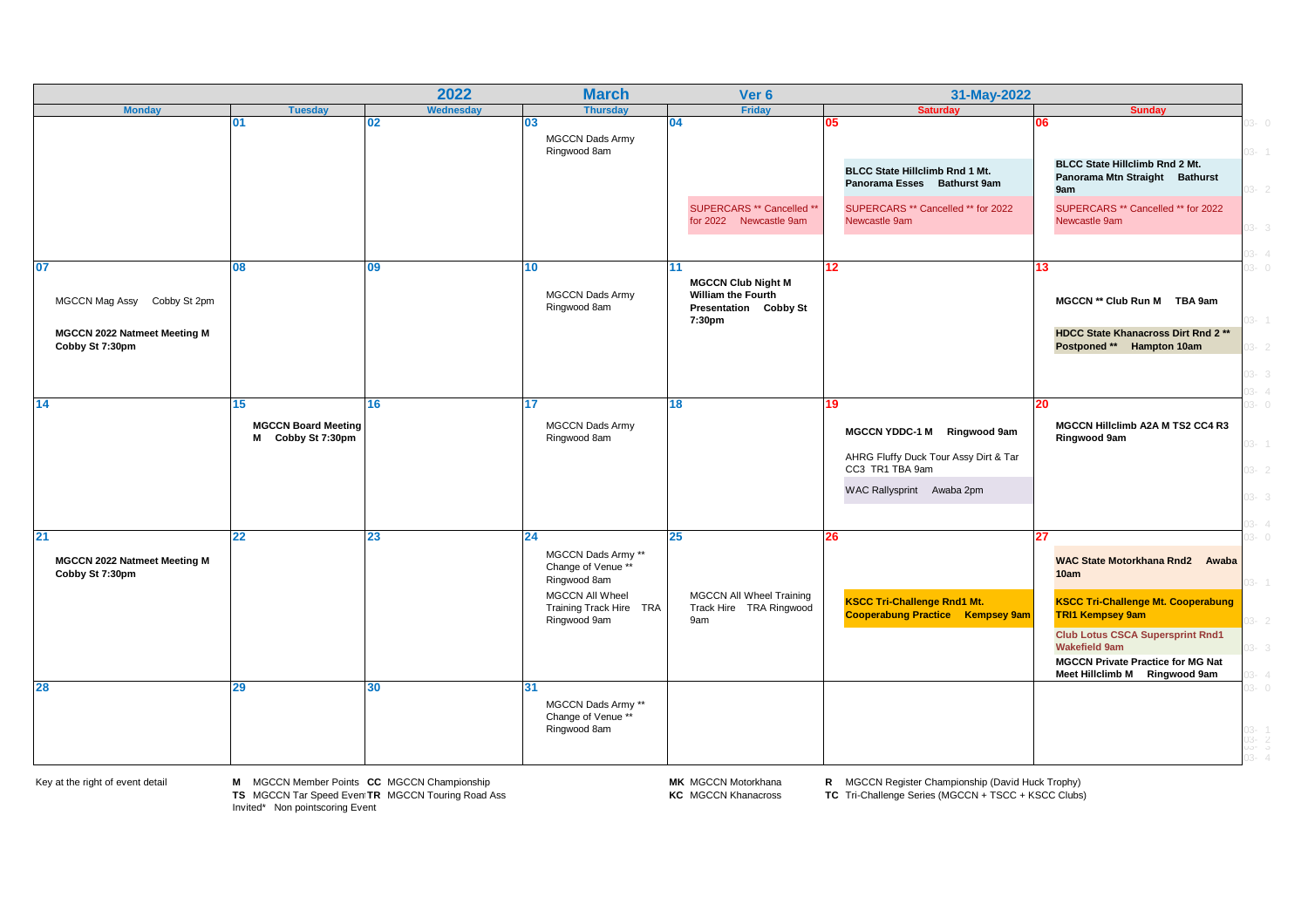|                                                                   |                                                                                                         | 2022                                               | <b>April</b>                                 | Ver 6                                                              | 31-May-2022                                                          |                                                                                                                    |                       |
|-------------------------------------------------------------------|---------------------------------------------------------------------------------------------------------|----------------------------------------------------|----------------------------------------------|--------------------------------------------------------------------|----------------------------------------------------------------------|--------------------------------------------------------------------------------------------------------------------|-----------------------|
| <b>Monday</b>                                                     | <b>Tuesday</b>                                                                                          | Wednesday                                          | <b>Thursday</b>                              | <b>Friday</b>                                                      | <b>Saturday</b>                                                      | <b>Sunday</b>                                                                                                      |                       |
|                                                                   |                                                                                                         |                                                    |                                              | 01                                                                 | 02                                                                   | 03 Daylight Savings End<br><b>MGCCN Motorkhana Dirt M MK2 CC5</b><br>Ringwood 9am                                  |                       |
|                                                                   |                                                                                                         |                                                    |                                              |                                                                    | <b>NESCC State Motorkhana Concrete</b><br>Rnd3 Armidale 9am          | <b>NESCC State Motorkhana Concrete</b><br>Rnd3 Armidale 9am<br>NSWRRC State S'sprint Rnd 2 SMSP<br>Druit/North 9am |                       |
| 04<br>MGCCN Mag Assy Cobby St 2pm<br>MGCCN 2022 Natmeet Meeting M | 05                                                                                                      | 06                                                 | 07<br><b>MGCCN Dads Army</b><br>Ringwood 8am | 08 School Term End<br><b>MGCCN Club Night M</b><br>Cobby St 7:30pm | 09<br><b>WSCC State Hillclimb Rnd 3 Huntley</b>                      | 10<br><b>WSCC State Hillclimb Rnd 3 Huntley</b>                                                                    |                       |
| Cobby St 7:30pm                                                   |                                                                                                         |                                                    | F1 Australian GP<br>Albert                   | F1 Australian GP Albert                                            | Hill Practice Dapto 9am<br>F1 Australian GP Albert Park              | Hill Dapto 9am<br>F1 Australian GP Albert Park                                                                     |                       |
| 11                                                                | 12                                                                                                      | 13                                                 | Park Melbourne<br>14                         | Park Melbourne<br>15 Easter Friday                                 | Melbourne<br>16                                                      | Melbourne<br>17                                                                                                    |                       |
| <b>MGCCN 2022 Natmeet Meeting M</b><br>Cobby St 7:30pm            |                                                                                                         | <b>MGCCN Motorsport Panel M</b><br>Cobby St 7:30pm | <b>MGCCN Dads Army</b><br>Ringwood 8am       | <b>MGCCN MG Nationals M</b><br>Club Macquarie 9am                  | <b>MGCCN MG Nationals Concours M</b><br>CC6 R4 Speers Point Park 9am | <b>MGCCN MG Nationals Speed Event</b><br>Track A2A M CC7 R5 Ringwood 9am                                           |                       |
|                                                                   |                                                                                                         |                                                    |                                              |                                                                    |                                                                      |                                                                                                                    | $-2$                  |
|                                                                   |                                                                                                         |                                                    |                                              |                                                                    |                                                                      |                                                                                                                    |                       |
| 18 Easter Monday                                                  | 19 <sup>°</sup>                                                                                         | 20 <sup>°</sup>                                    | 21                                           | 22                                                                 | 23                                                                   | 24                                                                                                                 | $4 - 0$               |
| <b>MGCCN MG Nationals Motorkhana M</b><br>CC8 R6 Rathmines 9am    | <b>MGCCN MG Nationals</b><br><b>Breakfast M</b> Belmont<br><b>16s 8am</b><br><b>MGCCN Board Meeting</b> |                                                    | <b>MGCCN Dads Army</b><br>Ringwood 8am       |                                                                    |                                                                      |                                                                                                                    | $4 -$                 |
|                                                                   | Cobby St 7:30pm<br>м                                                                                    |                                                    |                                              |                                                                    |                                                                      |                                                                                                                    | $-2$                  |
|                                                                   |                                                                                                         |                                                    |                                              |                                                                    | <b>Sprite CC CSCA Supersprint Rnd2</b><br>South Circuit SMSP 8am     |                                                                                                                    | $4 - 3$               |
|                                                                   |                                                                                                         |                                                    |                                              |                                                                    |                                                                      |                                                                                                                    |                       |
| 25 Anzac Day                                                      | 26 School Term Start 27                                                                                 | MGCCN Coffee at the<br>Clubrooms                   | 28<br><b>MGCCN Dads Army</b><br>Ringwood 8am | 29                                                                 | 30                                                                   |                                                                                                                    | $-14 - 0$<br>$04 - 1$ |
|                                                                   |                                                                                                         |                                                    |                                              |                                                                    | WAC Khanacross Dirt Awaba 2pm                                        |                                                                                                                    | $-2$                  |
|                                                                   |                                                                                                         |                                                    |                                              |                                                                    |                                                                      |                                                                                                                    | $-3$                  |
|                                                                   |                                                                                                         |                                                    |                                              |                                                                    |                                                                      |                                                                                                                    |                       |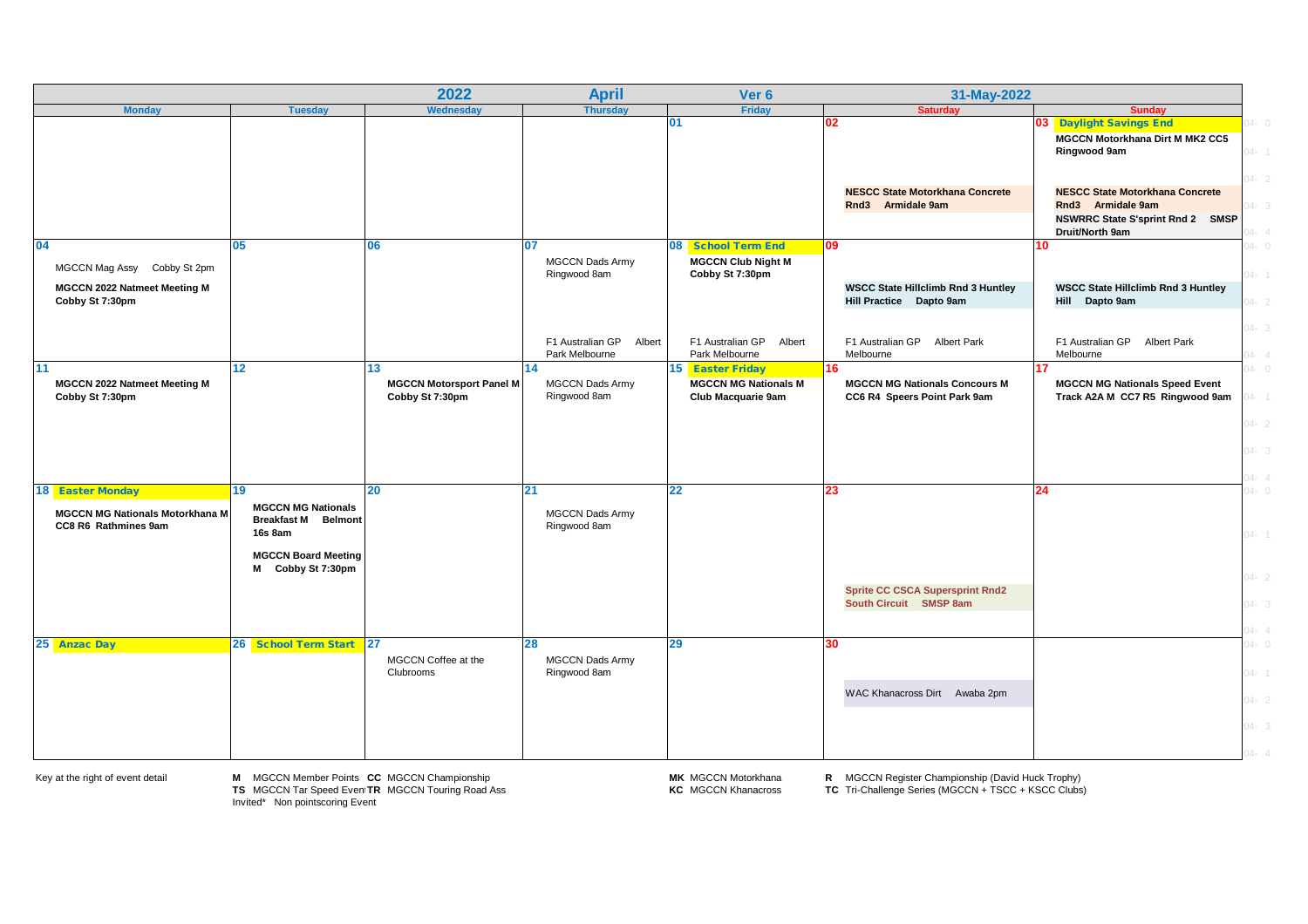|                                             |                                                       | 2022                                             | <b>May</b>                                   | Ver <sub>6</sub>                                                                      | 31-May-2022                                                                                                                                                                                      |                                                                                                                                                                                        |                                                           |
|---------------------------------------------|-------------------------------------------------------|--------------------------------------------------|----------------------------------------------|---------------------------------------------------------------------------------------|--------------------------------------------------------------------------------------------------------------------------------------------------------------------------------------------------|----------------------------------------------------------------------------------------------------------------------------------------------------------------------------------------|-----------------------------------------------------------|
| <b>Monday</b>                               | <b>Tuesday</b>                                        | Wednesday                                        | <b>Thursday</b>                              | Friday                                                                                | <b>Saturday</b>                                                                                                                                                                                  | <b>Sunday</b>                                                                                                                                                                          |                                                           |
|                                             |                                                       |                                                  |                                              |                                                                                       |                                                                                                                                                                                                  | 01<br>Private Hire Come and Try Event M<br>Ringwood 8am                                                                                                                                | $-5 - 0$<br>$-1$                                          |
|                                             |                                                       |                                                  |                                              |                                                                                       |                                                                                                                                                                                                  | <b>HDCC State Motorkhana Tar Rnd4</b><br>Nirimba 9am                                                                                                                                   | $05 - 2$<br>$-3$<br>$-15 - 4$                             |
| 02                                          | 03                                                    | 04                                               | 05<br><b>MGCCN Dads Army</b><br>Ringwood 8am | 06                                                                                    | 07<br><b>MGCCN Khanacross Dirt/Tar D/N M</b><br>KC2 CC9 Ringwood 2pm                                                                                                                             | 08 Mothers Day                                                                                                                                                                         | $05 - 0$<br>$05 - 1$<br>$05 - 2$<br>$05 - 3$<br>$-35 - 4$ |
| 09<br><b>MGCCN Mag Assy</b><br>Cobby St 2pm | 10                                                    | 11                                               | 12<br>MGCCN Dads Army<br>Ringwood 8am        | 13<br><b>MGCCN Club Night M</b><br>Cobby St 7:30pm<br>Bathurst 12 Hour Mt<br>Panorama | 14<br>KSCC State Hillclimb Rnd 4 Mt.<br>Cooperabung Pract Kempsey 9am<br>MGCCN YDDC-2 M Ringwood 9am<br><b>NSWRRC State S'Sprint Rnd3 SMSP</b><br>Gardner/GP 4pm<br>Bathurst 12 Hour Mt Panorama | 15.<br>KSCC State Hillclimb Rnd 4 Mt.<br>Cooperabung Kempsey 9am<br>WAC State Rallysprint Awaba 2pm<br><b>RCC State Motorkhana Rnd5</b><br>Nirimba 9am<br>Bathurst 12 Hour Mt Panorama | $0 - 5$<br>$-1$<br>$05 - 2$<br>$05 - 3$<br>$-15 - 4$      |
| 16<br>MGCCN 2022 Natmeet Meeting M          | 17<br><b>MGCCN Board Meeting</b><br>M Cobby St 7:30pm | 18                                               | 19<br><b>MGCCN Dads Army</b><br>Ringwood 8am | 20                                                                                    | 21<br><b>TSCC Tri-Challenge Rnd2 Oakburn</b><br><b>Park Practice Tamworth 9am</b>                                                                                                                | 22.<br>MGCCN Motorkhana Dirt M MK3 CC10<br>Ringwood 9am<br>WAC Khanacross Dirt Awaba 10am<br><b>TSCC Tri-Challenge Oakburn Park</b><br><b>TRI2 Tamworth 9am</b>                        | $0 - 5$<br>$-1$<br>$-2$<br>$05 - 3$<br>$-15 - 4$          |
| 23                                          | 24                                                    | 25<br><b>MGCCN Mid Week Run M</b><br>R7 TBA 12pm | 26<br><b>MGCCN Dads Army</b><br>Ringwood 8am | 27                                                                                    | 28<br><b>NESCC State Khanacross Concrete</b><br>Rnd3 Armidale 9am                                                                                                                                | 29<br>MGCCN Hillclimb A4 M TS3 CC11<br>Ringwood 9am<br><b>NESCC State Khanacross Concrete</b><br>Rnd3 Armidale 9am                                                                     | $0 - 5$<br>$-15 - 1$<br>$05 - 2$<br>$05 - 3$<br>$-15 - 4$ |
| 30                                          | 31                                                    |                                                  |                                              |                                                                                       |                                                                                                                                                                                                  |                                                                                                                                                                                        | $05 - 0$<br>$-1$                                          |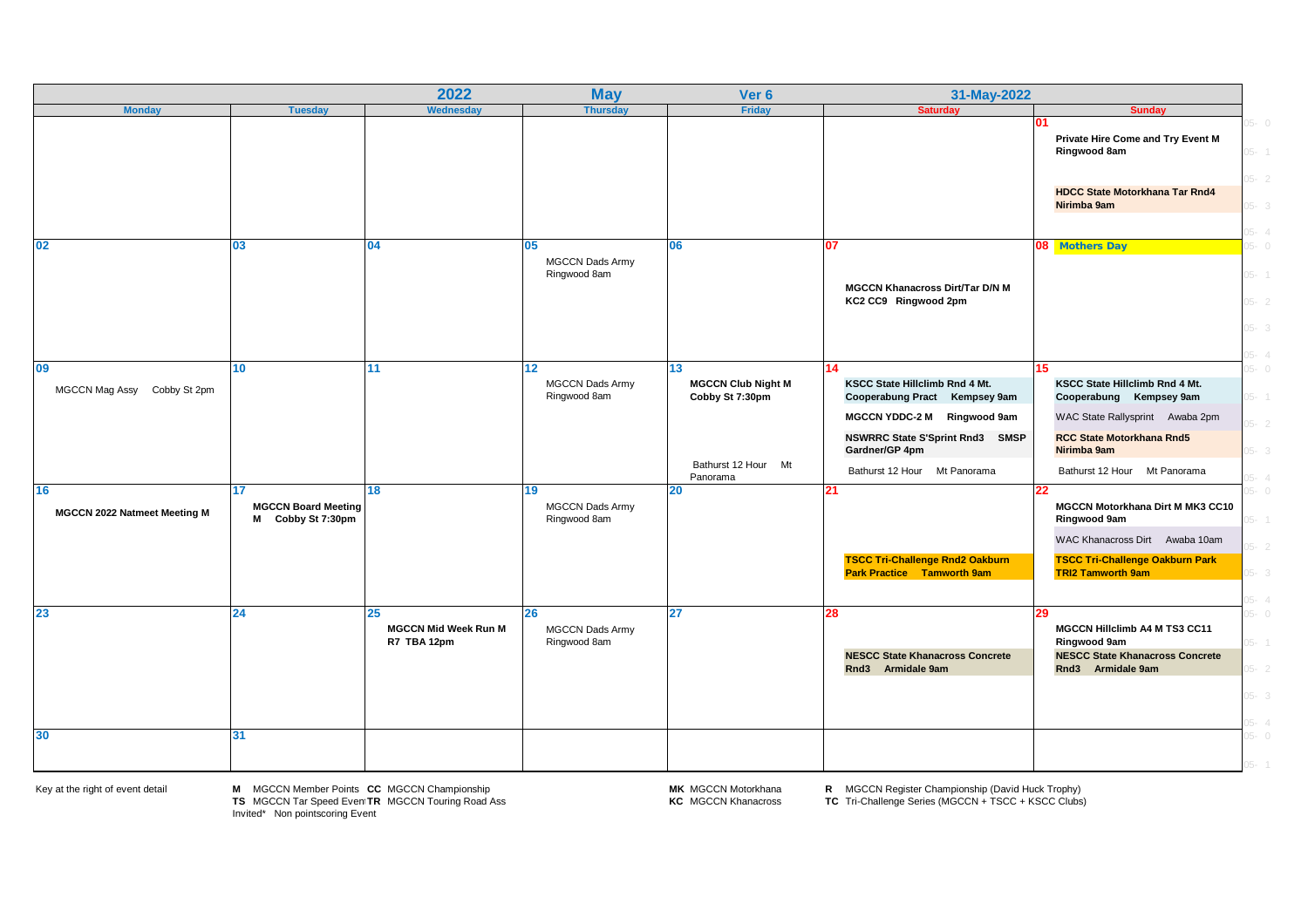|                                   |                                                       | 2022            | June                                         | Ver 6                                              | 31-May-2022                                                                                         |                                                                                                                                                                                                                          |                                                                      |
|-----------------------------------|-------------------------------------------------------|-----------------|----------------------------------------------|----------------------------------------------------|-----------------------------------------------------------------------------------------------------|--------------------------------------------------------------------------------------------------------------------------------------------------------------------------------------------------------------------------|----------------------------------------------------------------------|
| <b>Monday</b>                     | <b>Tuesday</b>                                        | Wednesday       | <b>Thursday</b>                              | Friday                                             | <b>Saturday</b>                                                                                     | <b>Sunday</b>                                                                                                                                                                                                            |                                                                      |
|                                   |                                                       | 01              | 02<br><b>MGCCN Dads Army</b><br>Ringwood 8am | 03                                                 | 04<br><b>MGCCN Members Working Bee M</b><br>Ringwood 9am                                            | 05<br><b>TCC State Motorkhana Rnd6 Nirimba</b><br>9am<br>NSCC All Japanese Car and Bike Show<br>McDonalds Jones Stadium 9am                                                                                              | $0 - 0$<br>$06 - 1$<br>$06 - 2$<br>$06 - 3$                          |
| 06<br>MGCCN Mag Assy Cobby St 2pm | 07                                                    | 80              | 09<br><b>MGCCN Dads Army</b><br>Ringwood 8am | 10<br><b>MGCCN Club Night M</b><br>Cobby St 7:30pm | 11<br><b>GSCC State Hillclimb Rnd 5</b><br>Mountainview Practice Grafton 9am                        | 12 <sup>2</sup><br><b>GSCC State Hillclimb Rnd 5</b><br>Mountainview Grafton 9am                                                                                                                                         | $06 - 4$<br>$0 - 30$<br>$06 - 1$                                     |
|                                   |                                                       |                 |                                              |                                                    |                                                                                                     |                                                                                                                                                                                                                          | $06 - 2$<br>$06 - 3$<br>$06 - 4$                                     |
| 13 Queen's Birthday Holiday       | 14                                                    | 15 <sub>1</sub> | 16<br><b>MGCCN Dads Army</b><br>Ringwood 8am | 17 <sub>1</sub>                                    | 18<br>MGCCN Khanacross D/T M ** Change<br>of Date ** KC3 CC12 R8 Ringwood 9am                       | 19<br><b>HDCC State Khanacross Rnd4</b><br><b>Hampton 2pm</b><br>MGHR Euro Motorfest Foreshore Park<br>Newcastle East 8am<br>AHRG Des West Memorial Touring Assy<br>Dirt & Tar TR2 TBA 9am<br>MX5 NSW MX5 Club Hillclimb | $0 - 30$<br>$06 - 1$<br>$06 - 2$<br>$06 - 3$                         |
| 20                                | 21<br><b>MGCCN Board Meeting</b><br>M Cobby St 7:30pm | 22 <sub>2</sub> | 23<br><b>MGCCN Dads Army</b><br>Ringwood 8am | 24                                                 | 25<br><b>MGCCN CSCA Supersprint Rnd3</b><br>Pheasantwood M Marulan 9am<br>WAC Rallysprint Awaba 2pm | Ringwood 9am<br>26                                                                                                                                                                                                       | $06 - 4$<br>$06 - 0$<br>$06 - 1$<br>$06 - 2$<br>$06 - 3$<br>$06 - 4$ |
| 27                                | 28                                                    | 29              | 30<br><b>MGCCN Dads Army</b><br>Ringwood 8am |                                                    |                                                                                                     |                                                                                                                                                                                                                          | $06 - 0$<br>$06 - 1$<br>$06 - 2$<br>$06 - 3$<br>$06 - 4$             |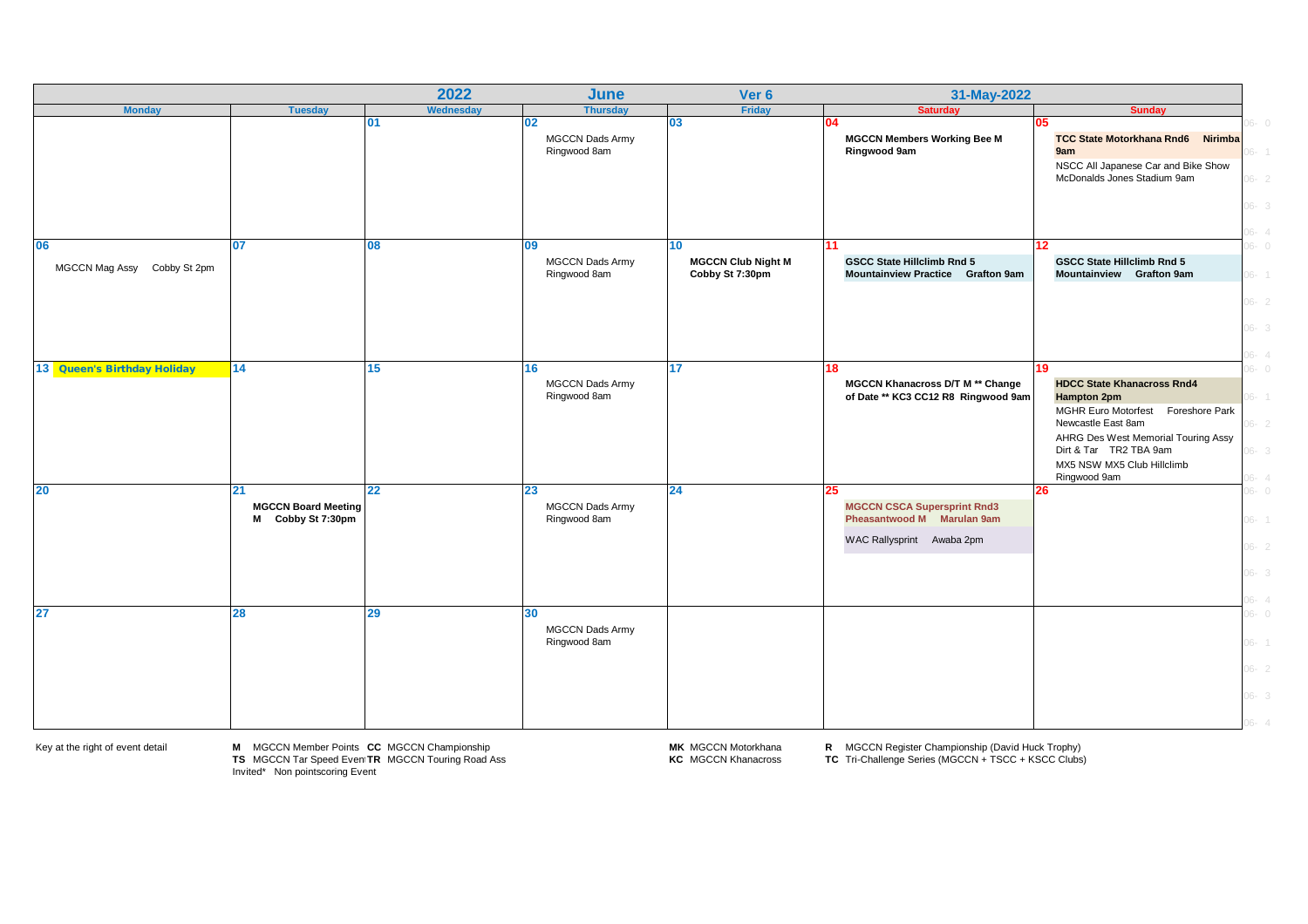|                                   |                                                       | 2022                                                     | July                                         | Ver <sub>6</sub>                                   | 31-May-2022                                                             |                                                                                                                                          |
|-----------------------------------|-------------------------------------------------------|----------------------------------------------------------|----------------------------------------------|----------------------------------------------------|-------------------------------------------------------------------------|------------------------------------------------------------------------------------------------------------------------------------------|
| <b>Monday</b>                     | <b>Tuesday</b>                                        | Wednesday                                                | <b>Thursday</b>                              | Friday                                             | <b>Saturday</b>                                                         | <b>Sunday</b>                                                                                                                            |
|                                   |                                                       |                                                          |                                              | 01 School Term End                                 | 02                                                                      | 03<br><b>MGCCN Escape to the Country</b><br>Touring Assy Rnd3 Tar Only M CC13<br>R9 TR3 Cobby St 9am<br>WAC State Motorkhana Awaba 10am  |
|                                   |                                                       |                                                          |                                              |                                                    |                                                                         |                                                                                                                                          |
| 04<br>MGCCN Mag Assy Cobby St 2pm | 05                                                    | 06                                                       | 07<br><b>MGCCN Dads Army</b><br>Ringwood 8am | 80<br><b>MGCCN Club Night M</b><br>Cobby St 7:30pm | 09<br>TSCC State Hillclimb Rnd 6 Oakburn<br>Park Practice Tamworth 9am  | 10 <sup>°</sup><br><b>TSCC State Hillclimb Rnd 6 Oakburn</b><br>Park Tamworth 9am<br>WAC State Khanacross Rnd5 Awaba                     |
|                                   |                                                       |                                                          |                                              |                                                    |                                                                         | 9am                                                                                                                                      |
| 11                                | 12 <sub>2</sub>                                       | 13<br><b>MGCCN Motorsport Panel M</b><br>Cobby St 7:30pm | 14<br><b>MGCCN Dads Army</b><br>Ringwood 8am | 15                                                 | 16<br><b>TSOA CSCA Supersprint Rnd4</b><br><b>Wakefield 9am</b>         | 17<br>ARDC State S'sprint Rnd4 SMSP<br>Gardner/GP 9am<br>$7 - 1$<br>$27 - 2$<br>$7 - 3$                                                  |
| 18 School Term Start              | 19<br><b>MGCCN Board Meeting</b><br>M Cobby St 7:30pm | $20\,$                                                   | 21<br><b>MGCCN Dads Army</b><br>Ringwood 8am | 22                                                 | 23<br>MGCCN Xmas In July M R10a TBA<br>9am<br>WAC Rallysprint Awaba 2pm | 24<br>MGCCN Xmas In July M R10b TBA<br>9am<br>$7 -$<br><b>MCC State Motorkhana Rnd7</b><br>Nirimba 9am<br>$7 - 2$<br>$07 - 3$<br>$7 - 4$ |
| 25                                | 26                                                    | 27                                                       | 28<br>MGCCN Dads Army<br>Ringwood 8am        | 29                                                 | JDCHR All British Day Show Foreshore<br>Newcastle 9am                   | 31<br>$7 - 0$<br><b>MGCCN Khanacross M KC4</b><br>$07 - 1$<br>Ringwood 9am<br>$07 - 2$<br>$07 - 3$                                       |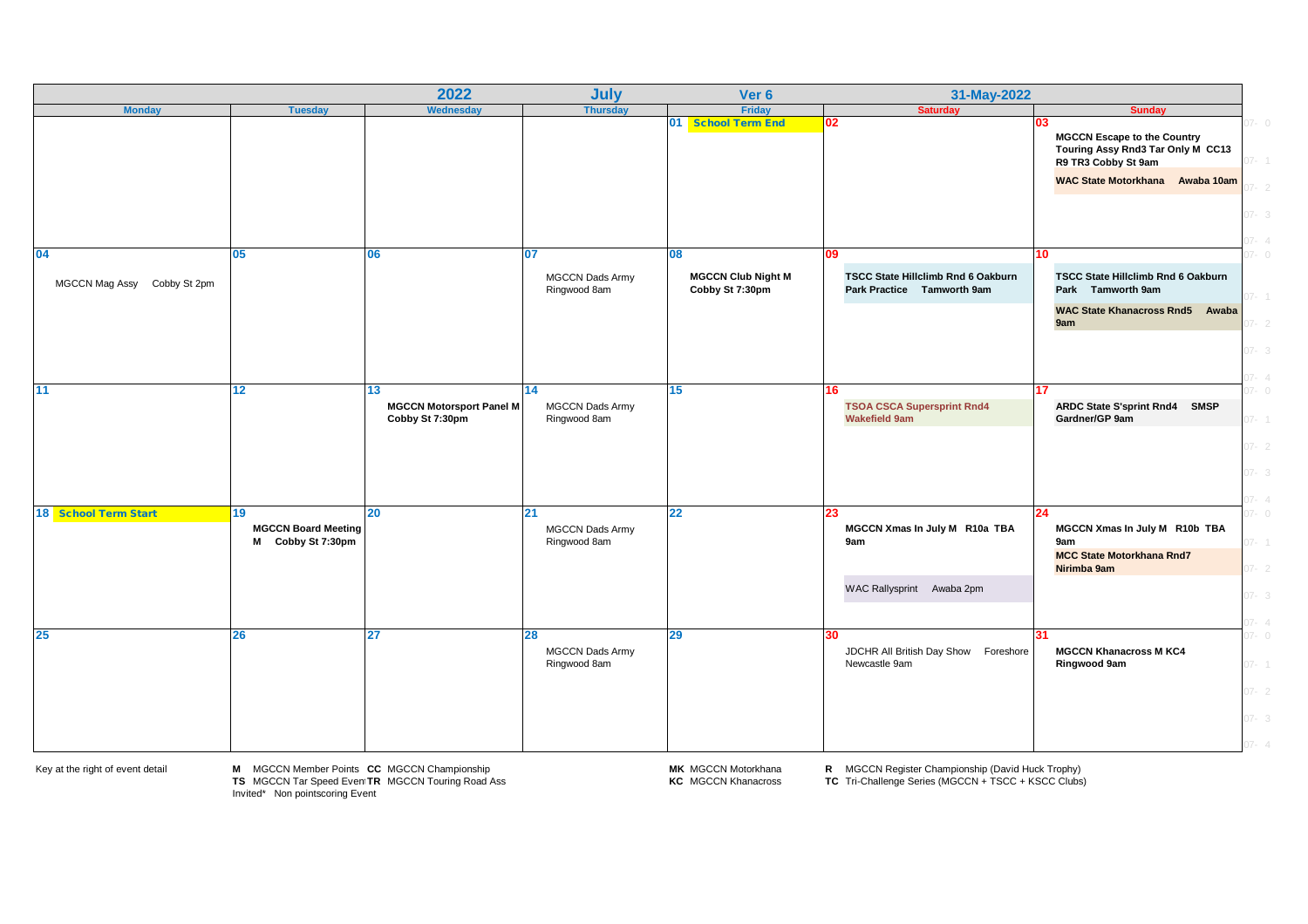|                             |                                                 | 2022             | <b>August</b>                                | Ver 6                                        | 31-May-2022                                                                  |                                                                                             |
|-----------------------------|-------------------------------------------------|------------------|----------------------------------------------|----------------------------------------------|------------------------------------------------------------------------------|---------------------------------------------------------------------------------------------|
| <b>Monday</b>               | <b>Tuesday</b>                                  | <b>Wednesday</b> | <b>Thursday</b>                              | Friday                                       | <b>Saturday</b>                                                              | <b>Sunday</b>                                                                               |
| 01                          | 02                                              | 03               | 04<br><b>MGCCN Dads Army</b><br>Ringwood 8am | 05                                           | 06<br><b>MGCCN State Hillclimb Rnd 7</b><br>Ringwood Practice M Ringwood 9am | $0 - 80$<br>דנ<br><b>MGCCN State Hillclimb Rnd 7</b><br>Ringwood M Ringwood 9am<br>$08 - 1$ |
|                             |                                                 |                  |                                              |                                              |                                                                              | MGCCN Biggest Morning Tea<br>Ringwood 9am<br>$08 - 2$                                       |
|                             |                                                 |                  |                                              |                                              |                                                                              | 08-3<br>$08 - 4$                                                                            |
| 80                          | 09                                              | 10 <sup>1</sup>  | 11 <sub>1</sub>                              | 12 <sub>2</sub>                              | 13                                                                           | 14<br>$0 - 80$                                                                              |
| MGCCN Mag.Assy Cobby St 2pm |                                                 |                  | <b>MGCCN Dads Army</b><br>Ringwood 8am       | <b>MGCCN Club Night M</b><br>Cobby St 7:30pm | <b>KSCC Tri-Challenge Rnd3 Practice</b><br><b>Raleigh 9am</b>                | <b>KSCC Tri-Challenge TRI3 Raleigh</b><br>9am<br>$08 - 1$                                   |
|                             |                                                 |                  |                                              |                                              | MGCCN YDDC-3 M Ringwood 9am                                                  | MGCCN Motorkhana Dirt M MK4 CC14<br>Ringwood 9am<br>$8 - 2$                                 |
|                             |                                                 |                  |                                              |                                              | <b>MOCA CSCA Supersprint Rnd5</b>                                            | NSWRRC State S'Sprint Rnd5 SMSP                                                             |
|                             |                                                 |                  |                                              |                                              | Gardner SMSP                                                                 | Druit/North 9am<br>3-3                                                                      |
|                             |                                                 |                  |                                              |                                              |                                                                              | $08 - 4$                                                                                    |
| 15                          | 16                                              | 17 <sup>17</sup> | 18                                           | 19                                           | 20                                                                           | 21<br>$0 - 80$                                                                              |
|                             | <b>MGCCN Board Meeting</b><br>M Cobby St 7:30pm |                  | <b>MGCCN Dads Army</b><br>Ringwood 8am       |                                              | <b>WAC State Khanacross Rnd 6 Awaba</b><br>10am                              | $08 - 1$                                                                                    |
|                             |                                                 |                  |                                              |                                              |                                                                              | $08 - 2$                                                                                    |
|                             |                                                 |                  |                                              |                                              | AHRG Touring Assy Heart of the Hunter<br>Tar Only CC15 R11 TR4 TBA 9am       | $08 - 3$                                                                                    |
|                             |                                                 |                  |                                              |                                              |                                                                              | $-4$                                                                                        |
| 22                          | 23                                              | 24               | 25<br><b>MGCCN Dads Army</b><br>Ringwood 8am | 26                                           | 27<br><b>MG Sydney CSCA Supersprint Rnd6</b><br>Pheasantwood Marulan 9am     | 28<br>$0 - 80$<br>MGCCN Hillclimb A5 M TS4 CC16<br>$08 - 1$<br>Ringwood 9am                 |
|                             |                                                 |                  |                                              |                                              |                                                                              | $08 - 2$                                                                                    |
|                             |                                                 |                  |                                              |                                              |                                                                              |                                                                                             |
|                             |                                                 |                  |                                              |                                              |                                                                              | $08 - 3$                                                                                    |
|                             |                                                 |                  |                                              |                                              |                                                                              | $08 - 4$                                                                                    |
| 29                          | 30                                              | 31               |                                              |                                              |                                                                              | $08 - 0$                                                                                    |
|                             |                                                 |                  |                                              |                                              |                                                                              | $08 - 1$                                                                                    |
|                             |                                                 |                  |                                              |                                              |                                                                              |                                                                                             |
|                             |                                                 |                  |                                              |                                              |                                                                              | $08 - 2$                                                                                    |
|                             |                                                 |                  |                                              |                                              |                                                                              | $08 - 3$                                                                                    |
|                             |                                                 |                  |                                              |                                              |                                                                              | $08 - 4$                                                                                    |
|                             |                                                 |                  |                                              |                                              |                                                                              | $08 - 0$                                                                                    |
|                             |                                                 |                  |                                              |                                              |                                                                              |                                                                                             |
|                             |                                                 |                  |                                              |                                              |                                                                              | $08 - 3$<br>$8 - 2$                                                                         |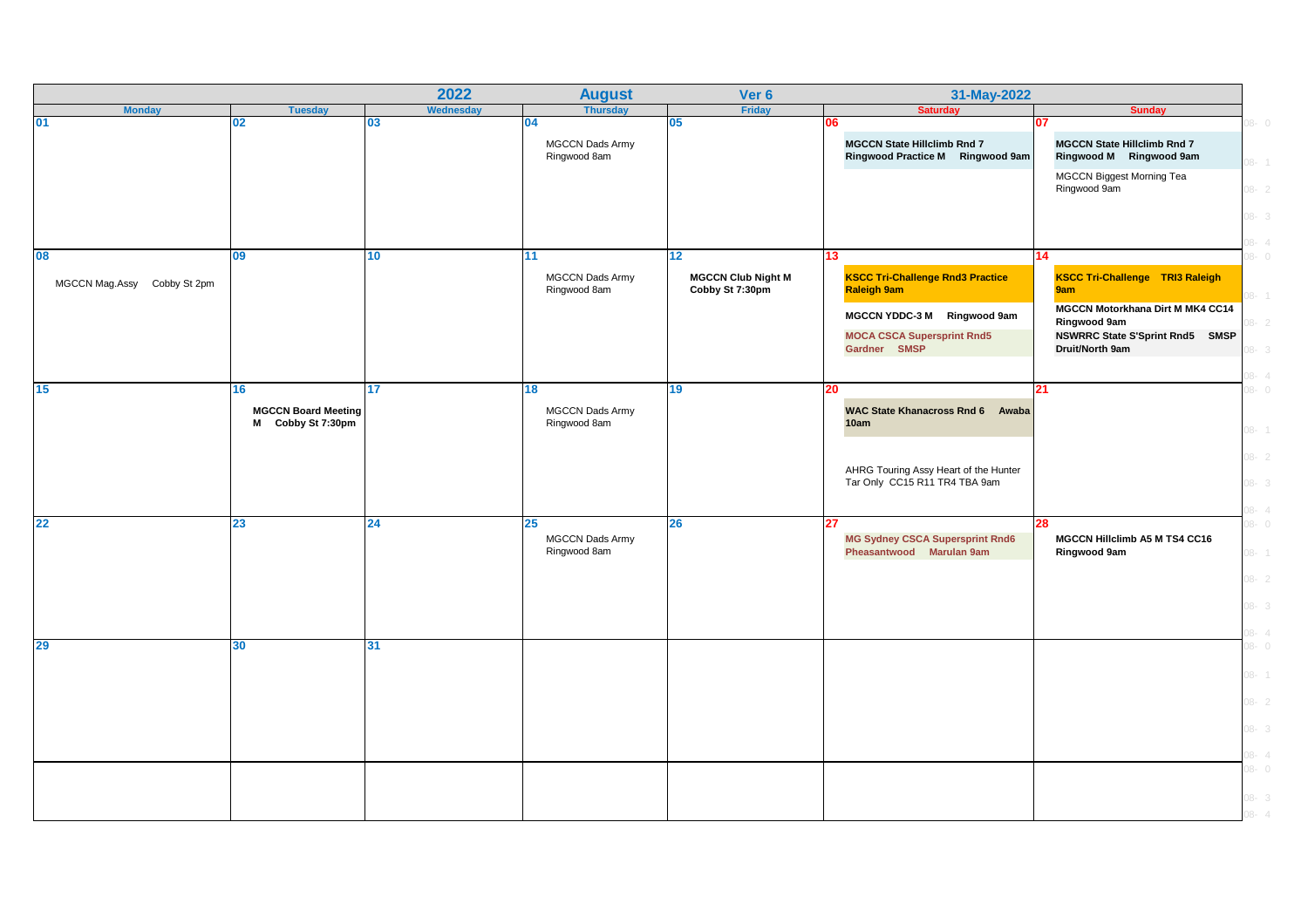|                                      |                                                           | 2022                                                                | <b>September</b>                             | Ver 6                                              | 31-May-2022                                                                                                                       |                                                                                                                    |                                                          |
|--------------------------------------|-----------------------------------------------------------|---------------------------------------------------------------------|----------------------------------------------|----------------------------------------------------|-----------------------------------------------------------------------------------------------------------------------------------|--------------------------------------------------------------------------------------------------------------------|----------------------------------------------------------|
| <b>Monday</b>                        | <b>Tuesday</b>                                            | Wednesday                                                           | <b>Thursday</b>                              | Friday                                             | <b>Saturday</b>                                                                                                                   | <b>Sunday</b>                                                                                                      |                                                          |
|                                      |                                                           |                                                                     | 01<br>MGCCN Dads Army<br>Ringwood 8am        | 02                                                 | 03<br><b>MGCCN Khanacross D/T D/N M KC5</b><br>CC17 R12 Ringwood 2pm<br><b>GME State Hillclimb Rnd 8 Practice</b><br>Gunnedah 9am | 04 Fathers Day<br><b>GME State Hillclimb Rnd 8</b>                                                                 | $0 - 0$<br>$09 - 1$                                      |
|                                      |                                                           |                                                                     |                                              |                                                    |                                                                                                                                   | Gunnedah 9am                                                                                                       | $09 - 2$<br>$09 - 3$<br>$09 - 4$                         |
| 05<br>MGCCN Mag Assy<br>Cobby St 2pm | <b>06</b>                                                 | 07                                                                  | 08<br><b>MGCCN Dads Army</b><br>Ringwood 8am | 09<br><b>MGCCN Club Night M</b><br>Cobby St 7:30pm | 10                                                                                                                                | 11<br>MGCCN Hillclimb A4 M TS5 CC18 R13<br>Ringwood 9am<br><b>NSW MX5 State Motorkhana Rnd8</b><br><b>SMSP 9am</b> | $09 - 0$<br>$09 - 1$<br>$09 - 2$<br>$09 - 3$<br>$09 - 4$ |
| 12                                   | 13                                                        | 14<br><b>MGCCN ** Mid Week Club</b><br>Run Lunch M Cobby St<br>11am | 15<br><b>MGCCN Dads Army</b><br>Ringwood 8am | 16                                                 | 17                                                                                                                                | 18<br>WAC Motorkhana and MGCCN MK5<br>Awaba 10am                                                                   | $09 - 0$<br>$09 - 1$<br>$09 - 2$<br>$09 - 3$<br>$09 - 4$ |
| 19                                   | $20\,$<br><b>MGCCN Board Meeting</b><br>M Cobby St 7:30pm | 21                                                                  | 22<br><b>MGCCN Dads Army</b><br>Ringwood 8am | 23 School Term End                                 | 24<br>WAC State Rallysprint Awaba 2pm                                                                                             | 25                                                                                                                 | $09 - 0$<br>$09 - 1$<br>$09 - 2$<br>$09 - 3$<br>$09 - 4$ |
| 26                                   | 27                                                        | 28                                                                  | 29<br><b>MGCCN Dads Army</b><br>Ringwood 8am | 30<br>MGCCN Mag Assy Cobby<br>St 2pm               |                                                                                                                                   |                                                                                                                    | $09 - 0$<br>$09 - 1$<br>$09 - 2$<br>$09 - 3$<br>$9 - 4$  |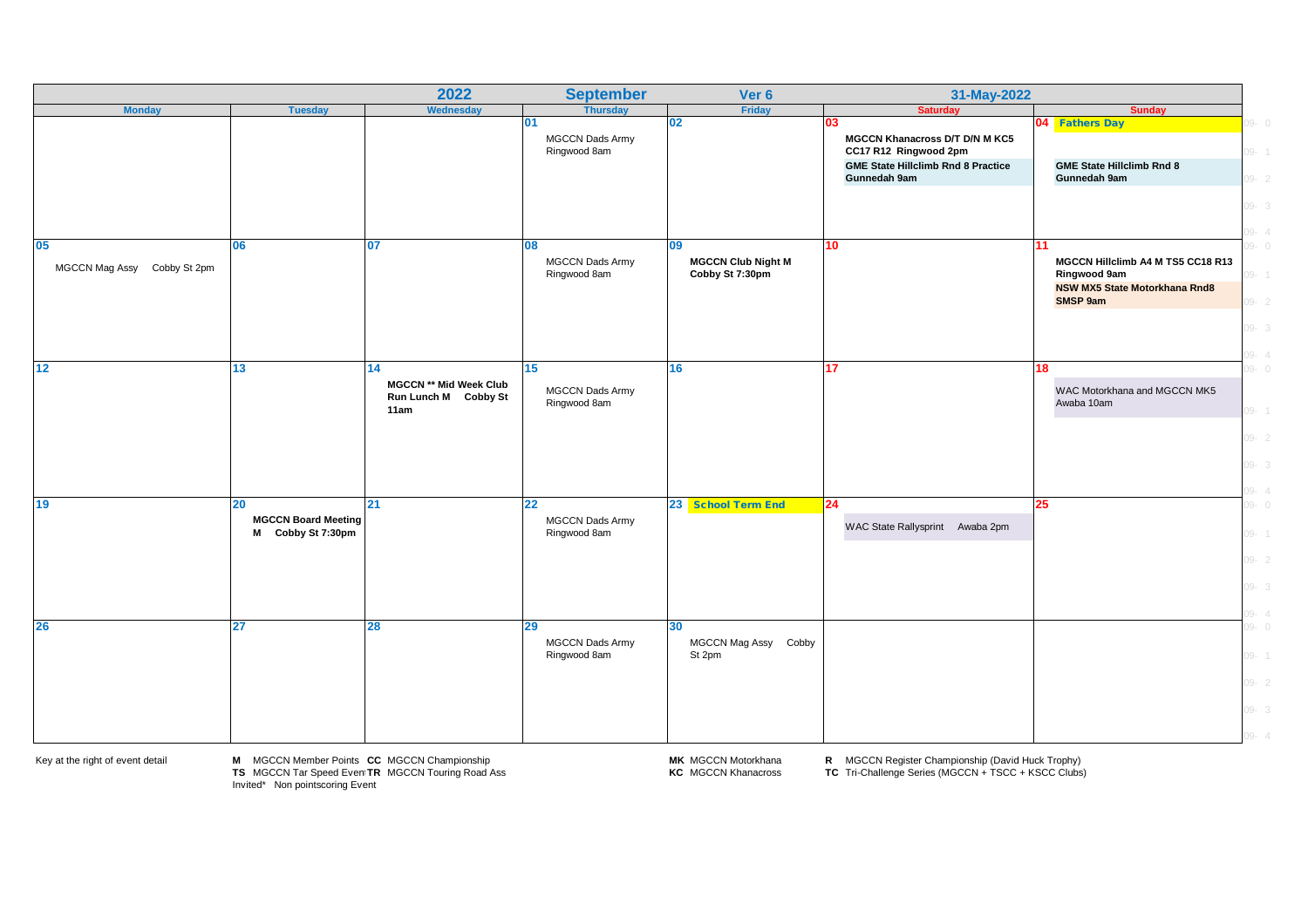|                      |                                                       | 2022                                                     | <b>October</b>                                                                                  | Ver 6                                                                                  | 31-May-2022                                                                                                          |                                                                                                                                                                      |                                                          |
|----------------------|-------------------------------------------------------|----------------------------------------------------------|-------------------------------------------------------------------------------------------------|----------------------------------------------------------------------------------------|----------------------------------------------------------------------------------------------------------------------|----------------------------------------------------------------------------------------------------------------------------------------------------------------------|----------------------------------------------------------|
| <b>Monday</b>        | <b>Tuesday</b>                                        | <b>Wednesday</b>                                         | <b>Thursday</b>                                                                                 | <b>Friday</b>                                                                          | <b>Saturday</b>                                                                                                      | <b>Sunday</b>                                                                                                                                                        |                                                          |
|                      |                                                       |                                                          |                                                                                                 |                                                                                        | 01<br><b>MGCCN Tri-Challenge Ringwood M</b><br><b>TRI4 Ringwood 9am</b>                                              | 02 Daylight Savings Start<br><b>MGCCN Tri-Challenge Ringwood M</b><br><b>TRI4 Ringwood 9am</b>                                                                       | $10 - 0$<br>$10 - 1$                                     |
|                      |                                                       |                                                          |                                                                                                 |                                                                                        | SDMA State Hillclimb Rnd 9 Fairbairn<br>Park Practice Queanbeyan 9am                                                 | SDMA State Hillclimb Rnd 9 Fairbairn<br>Park Queanbeyan 9am                                                                                                          | $10 - 2$                                                 |
|                      |                                                       |                                                          |                                                                                                 |                                                                                        |                                                                                                                      |                                                                                                                                                                      | $10 - 3$<br>$10 - 4$                                     |
| 03 Labour Day        | 04                                                    | 05                                                       | 06                                                                                              | 07                                                                                     | 80                                                                                                                   | 09                                                                                                                                                                   | $10 - 0$                                                 |
|                      |                                                       |                                                          | <b>MGCCN Dads Army</b><br>Ringwood 8am<br><b>SUPERCARS Bathurst</b><br>1000 Mt Panorama         | <b>MGCCN Club Night M</b><br>Cobby St 7:30pm<br>SUPERCARS Bathurst 1000<br>Mt Panorama | SUPERCARS Bathurst 1000 Mt<br>Panorama                                                                               | SUPERCARS Bathurst 1000 Mt<br>Panorama Bathurst                                                                                                                      | $10 - 1$<br>$10 - 2$<br>$10 - 3$<br>$10 - 4$             |
| 10 School Term Start | 11                                                    | 12<br><b>MGCCN Motorsport Panel M</b><br>Cobby St 7:30pm | 13<br><b>MGCCN Dads Army</b><br>Ringwood 8am                                                    | 14                                                                                     | 15 <sub>1</sub><br>WAC Rallysprint (Spare) Awaba 2pm                                                                 | 16<br>AHRG Touring Assy Evan Green<br>Memorial Dirt & Tar CC19 TR5 TBA<br>9am<br>ARDC National S'Sprint and Rnd6<br>SMSP Gardner/GP 9am<br>WAC Motorkhana Awaba 10am | $10 - 0$<br>$10 - 1$<br>$10 - 2$<br>$10 - 3$<br>$10 - 4$ |
| 17                   | 18<br><b>MGCCN Board Meeting</b><br>M Cobby St 7:30pm | 19                                                       | 20<br><b>MGCCN Dads Army</b><br>Ringwood 8am<br>MGCCQ Aust H/C Champ<br>priv prac Mt Cotton 9am | 21<br>MIGUU AUStralian HillClimp<br>Champ practice Mt Cotton<br>0 <sub>2</sub>         | 22<br><b>MGCCN Motorkhana Dirt M MK6</b><br>Ringwood 9am<br>MGCCQ Australian Hillclimb<br>Championship Mt Cotton 9am | 23<br>MGCCN Register Run R14 TBA 9am<br><b>JDCA CSCA Supersprint Rnd7 North</b><br>SMSP 9am<br>MGCCQ Australian Hillclimb<br>Championship Mt Cotton 9am              | $10 - 0$<br>$0 - 1$<br>$10 - 2$<br>$10 - 3$<br>$10 - 4$  |
| 24                   | 25                                                    | 26                                                       | 27<br><b>MGCCN Dads Army</b><br>Ringwood 8am                                                    | 28                                                                                     | 29                                                                                                                   | 30                                                                                                                                                                   | $10 - 0$<br>$10 - 1$<br>$10 - 2$<br>$10-3$<br>$10-4$     |
| 31                   |                                                       |                                                          |                                                                                                 |                                                                                        |                                                                                                                      |                                                                                                                                                                      | $10 - 0$<br>$10-1$<br>$10-2$<br>$10-3$<br>$0 - 4$        |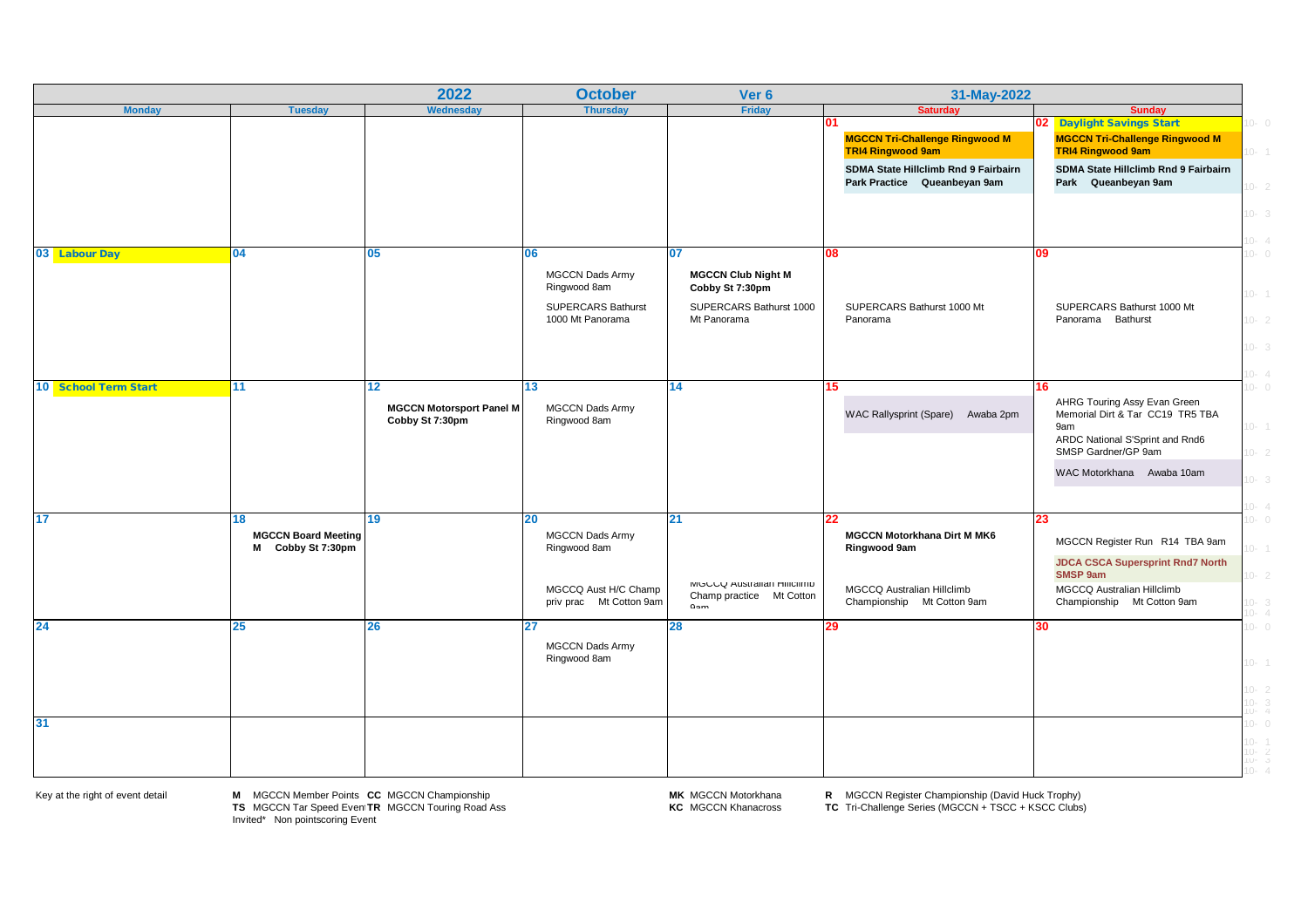|                             |                                                 | 2022                     | <b>November</b>                        | Ver 6                                                  | 31-May-2022                       |                                                                                             |                                  |
|-----------------------------|-------------------------------------------------|--------------------------|----------------------------------------|--------------------------------------------------------|-----------------------------------|---------------------------------------------------------------------------------------------|----------------------------------|
| <b>Monday</b>               | <b>Tuesday</b>                                  | Wednesday                | <b>Thursday</b>                        | Friday                                                 | <b>Saturday</b>                   | <b>Sunday</b>                                                                               |                                  |
| 01                          |                                                 | 02                       | 03                                     | 04                                                     | 05<br>MGCCN YDDC-4 M Ringwood 9am | 06                                                                                          | $11 - 0$<br>$11 - 1$             |
|                             |                                                 |                          | MGCCN Dads Army<br>Ringwood 8am        |                                                        |                                   | <b>MGCCN Khanacross D/T M KC6 CC20</b><br>Ringwood 9am                                      | $11 - 2$                         |
| 07<br>08                    |                                                 | $\overline{\mathbf{09}}$ | 10                                     | 11                                                     | 12                                | 13                                                                                          | $11 - 3$<br>$11 - 4$<br>$11 - 0$ |
| MGCCN Mag Assy Cobby St 2pm |                                                 |                          | <b>MGCCN Dads Army</b><br>Ringwood 8am | <b>MGCCN Club Night &amp; AGM</b><br>M Cobby St 7:30pm |                                   | MGCCN Hillclimb A3 M TS6 CC21<br>Ringwood 9am                                               | $11 - 1$                         |
|                             |                                                 |                          |                                        |                                                        |                                   |                                                                                             | $11 - 2$<br>$11 - 3$<br>$1 - 4$  |
| 14<br>15                    | <b>MGCCN Board Meeting</b><br>M Cobby St 7:30pm | 16                       | 17<br>MGCCN Dads Army<br>Ringwood 8am  | 18                                                     | 19                                | 20<br>MGCCN Concours M CC22 R15 TBA<br>9am<br><b>WAC State Khanacross Rnd7</b> Awaba<br>9am | $1 - 0$<br>$1 - 1$<br>$11 - 2$   |
| 21<br>22                    |                                                 | 23                       | 24                                     | <b>25</b>                                              | 26                                | 27                                                                                          | $1 - 3$<br>$1 - 4$<br>$1 - 0$    |
|                             |                                                 |                          | MGCCN Dads Army<br>Ringwood 8am        |                                                        | NRMA EV Drive Day Ringwood 8am    | NRMA EV Drive Day Ringwood 8am                                                              | $11 - 1$<br>$11 - 2$             |
|                             |                                                 |                          |                                        |                                                        |                                   |                                                                                             | $11 - 3$<br>$11 - 4$             |
| 28<br>29                    |                                                 | 30                       |                                        |                                                        |                                   |                                                                                             | $11 - 0$<br>$11 - 1$             |
|                             |                                                 |                          |                                        |                                                        |                                   |                                                                                             | $11 - 2$                         |